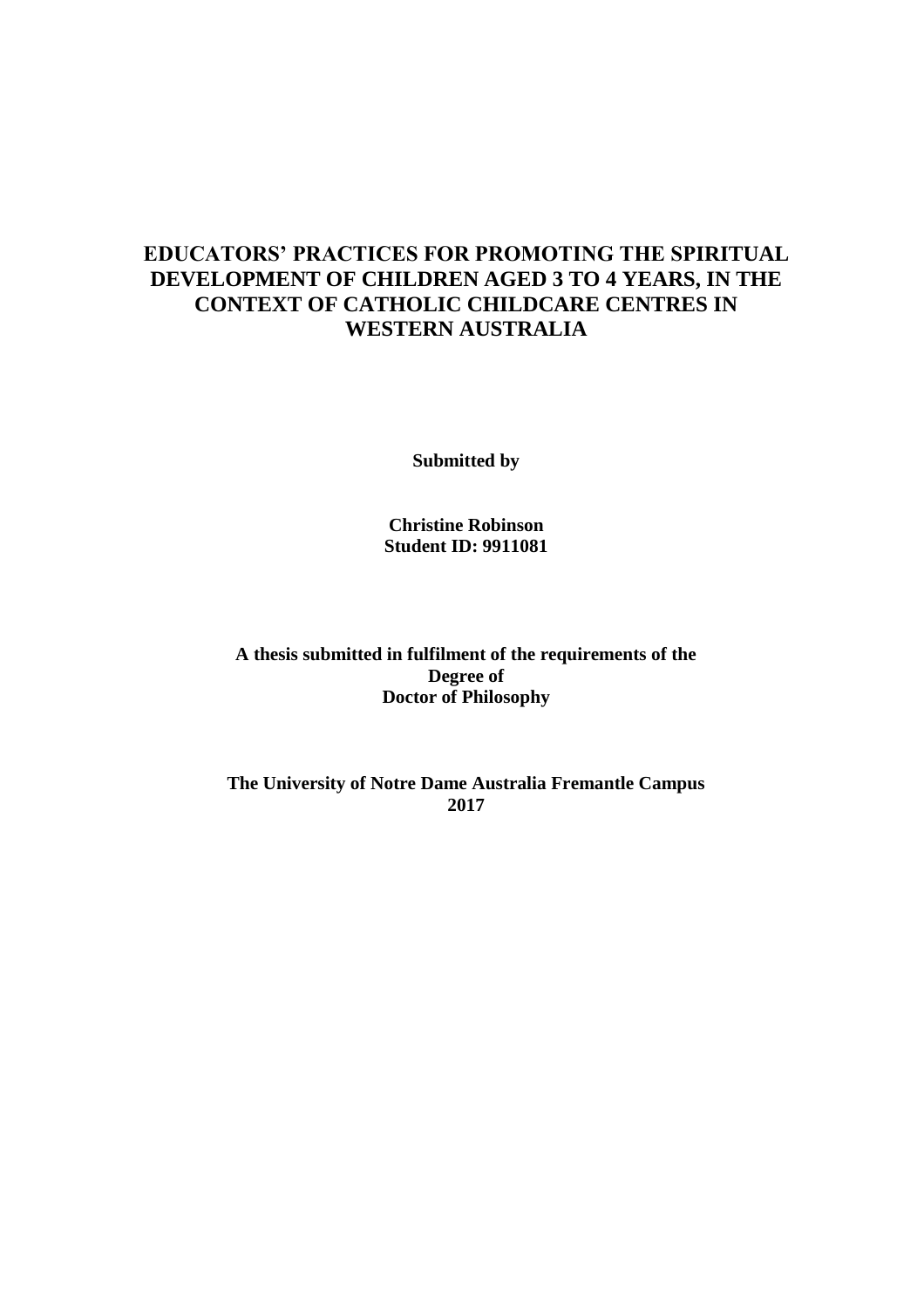#### **Abstract**

The Australian early years' mandated document, the *Early Years Learning Framework* (Department for Education, Employment and Workplace Relations [DEEWR], 2009), outlines the need for educators to attend to children's spiritual capacity as part of a holistic approach to the early years (p. 9). Additionally, policy that governs the Catholic sector (such as *Early Childhood Education Care Policy 2-B6* (Catholic Education Commission Western Australia [CECWA], 2013a)) reinforces this requirement for educators to attend to the holistic development of children, inclusive of their spiritual capacity alongside the cognitive, social, emotional, physical, creative and moral capacities. Consequently, educators employed in Catholic childcare are tasked with attending to children's innate spirituality. However, how this can be achieved is not clearly articulated in current policy or framework documents (Grajczonek, 2012a). The present study examined educators' practices to promote children's spiritual development within the context of Catholic childcare in Western Australia and with a specific focus on children aged 3 to 4 years of age.

A qualitative approach with a social constructivist theoretical perspective that utilised interpretative phenomenological analysis (IPA) and qualitative content analysis (QCA) was employed in this investigation. The investigation yielded insight into educators' understandings of spirituality and their knowledge regarding the promotion of children's spiritual development; the practices educators employed, both intentionally and incidentally to promote children's spirituality; and the practices that educators planned for to promote children's spirituality. Data were gathered through semi-structured interviews, observations of practice and through QCA of educators' planning documentation. IPA and QCA were employed as both theoretical perspectives underpinning the research as well as tools for data analysis.

ii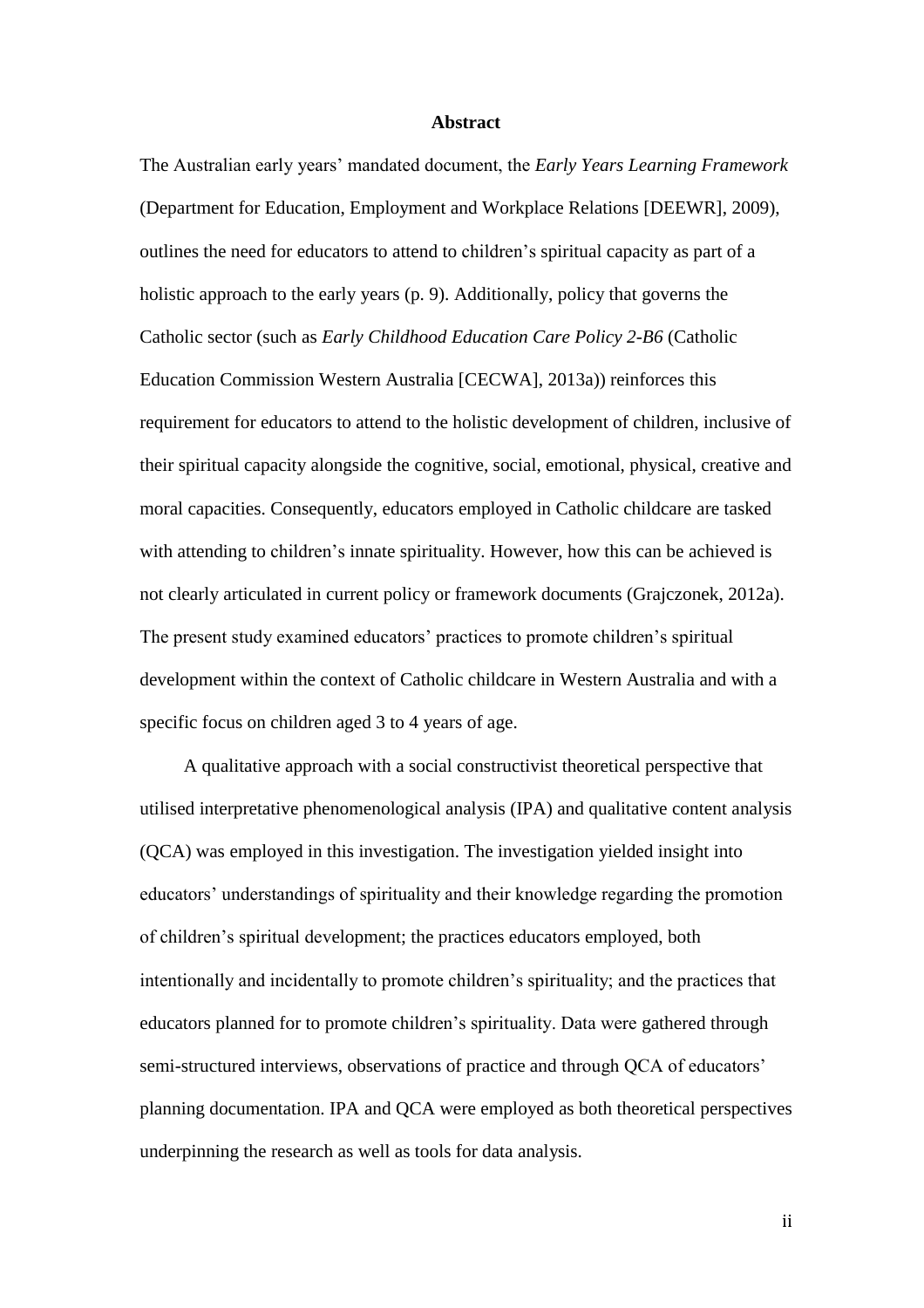Findings from this investigation resulted in the generation of key theory pertaining to educators' understandings of spirituality and their practices to promote children's spirituality. In essence, early childhood educators possessed limited knowledge regarding spirituality. Educators were limited in their ability to articulate spirituality and, subsequently, their ability to articulate their practices to promote children's spirituality was hindered. Educators' practices demonstrated that children's spirituality was promoted incidentally and without intentionality. It became evident that although educators did know something about promoting children's spirituality, both spiritual formation and information about spirituality is required to enable educators to intentionally and effectively plan for children's spiritual opportunities. As spiritual moments are often child initiated and spontaneous, educators must also possess the skills to discern incidental moments within each child's day that are open to spiritual possibilities.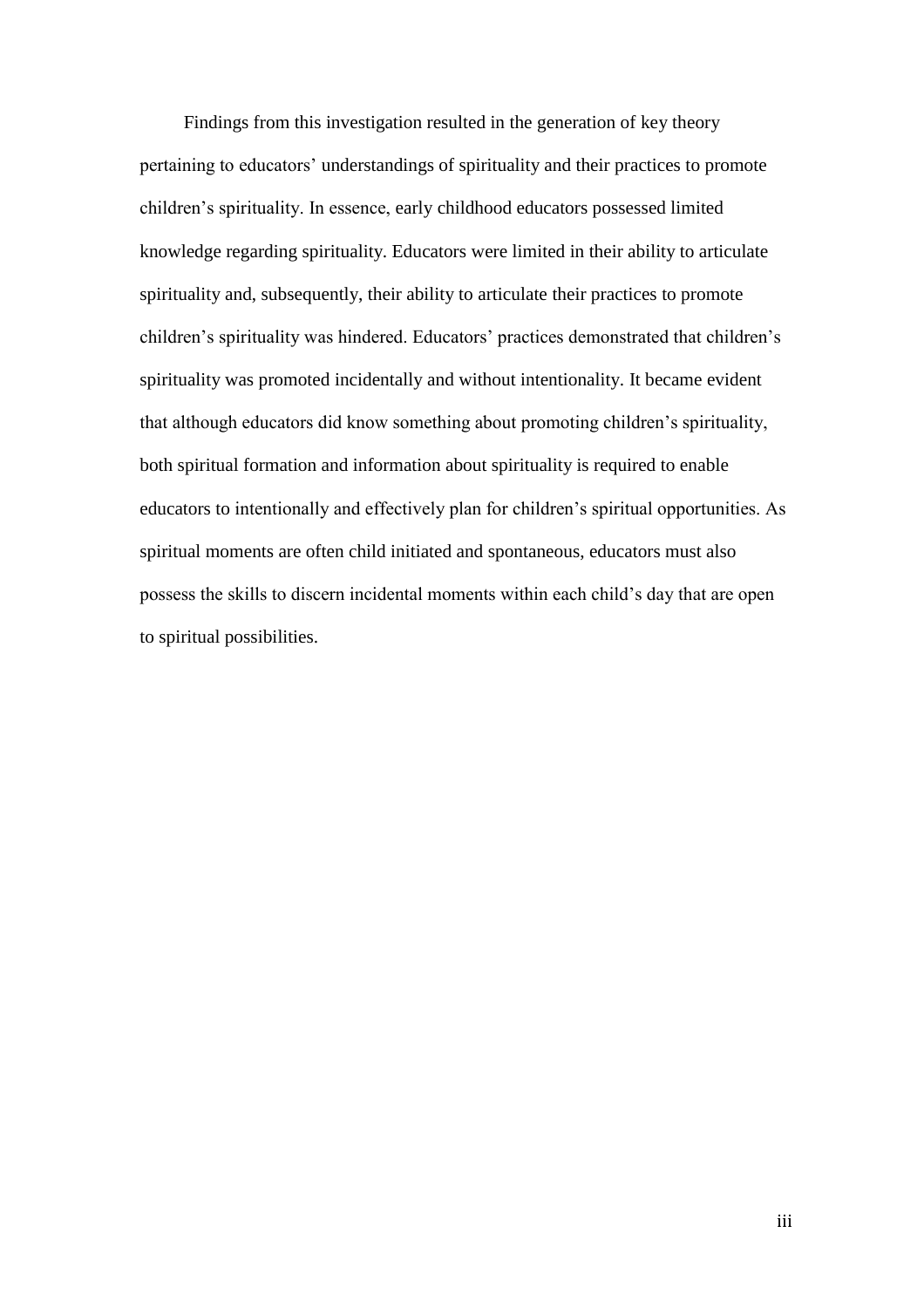### **Declaration**

The Thesis contains no material previously published or written by another person except where due reference is made in the Thesis. It contains no work which has previously been presented for an award of the University or any other educational institution.

Signed:

Opobinson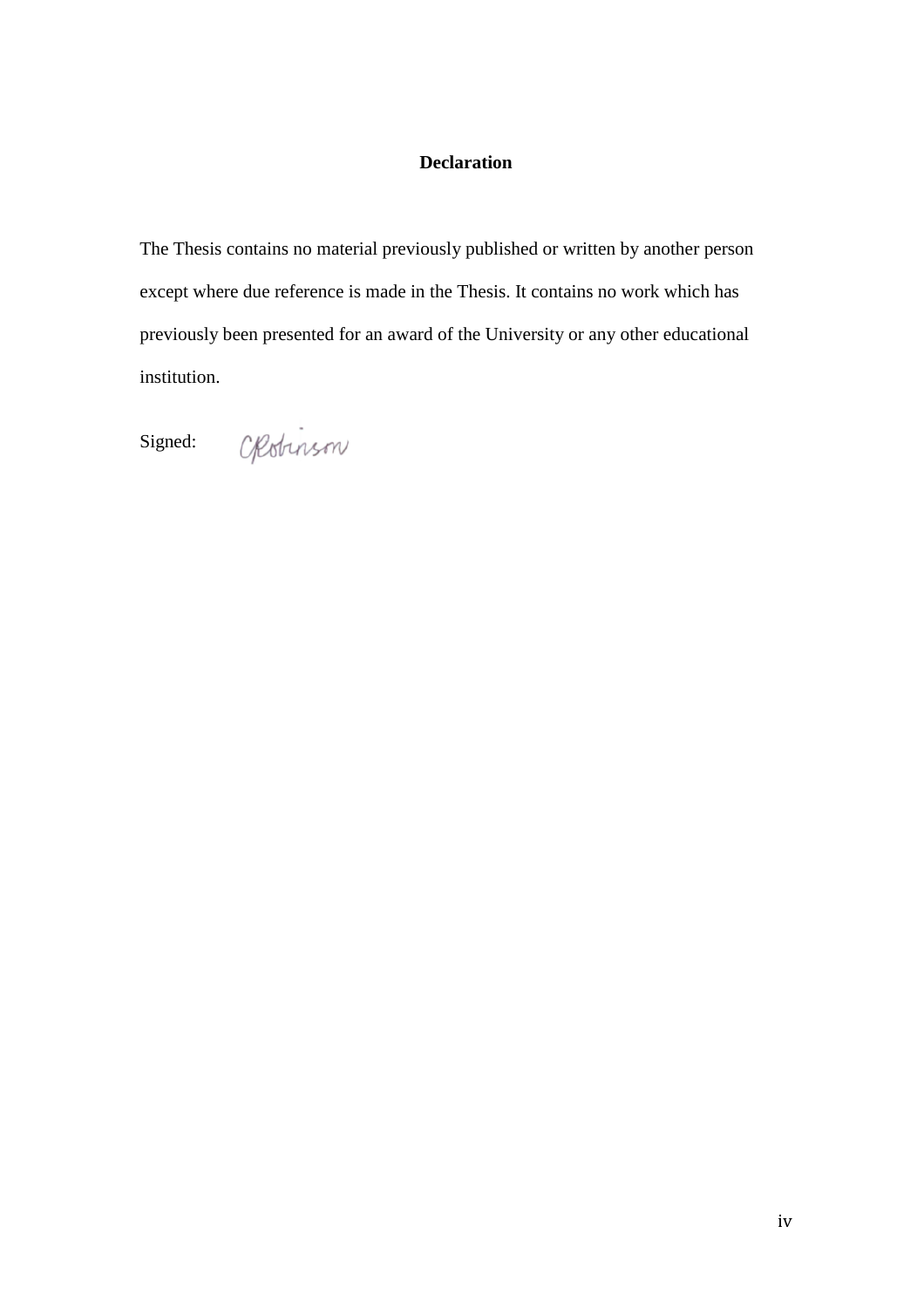#### **Acknowledgements**

I would like to express my sincere gratitude to my supervisor, Dr Jan Grajczonek. Jan, thank you for your patience, motivation and for sharing your immense knowledge with me. I appreciate the time and effort you have invested in me, and in supervising this research. Your professionalism and wisdom is inspiring. I feel privileged to have had you as my mentor.

My sincere thanks also goes to Dr Dee O'Connor. Dee, thank you for your time and support throughout my research journey. Your advice has been invaluable! To my Dean, Professor Michael O'Neill and my colleagues, I am privileged to work amongst such wisdom. I am so very grateful to you all for sharing with me your knowledge, your skills, your time and your humour- all of which has kept me going when the journey has felt arduous.

I would also like to acknowledge the participants of this investigation, without whom this research would not have been possible. I am grateful to Catholic Education Western Australia for supporting this investigation through the provision of access to the Centres that participated in this research.

To my family, I am eternally grateful. Thank you for instilling in me a love for learning and a belief that I can achieve all I desire. Your constant support and encouragement has made this dream of mine a reality and I am forever grateful to you. To Paul, you met me when I had already begun this journey and you have not only supported me along the way, you have made it our journey together. Thank you for your understanding, encouragement and perspective. I also really appreciate that you found so many hobbies to immerse yourself in whilst I disappeared for hours to write.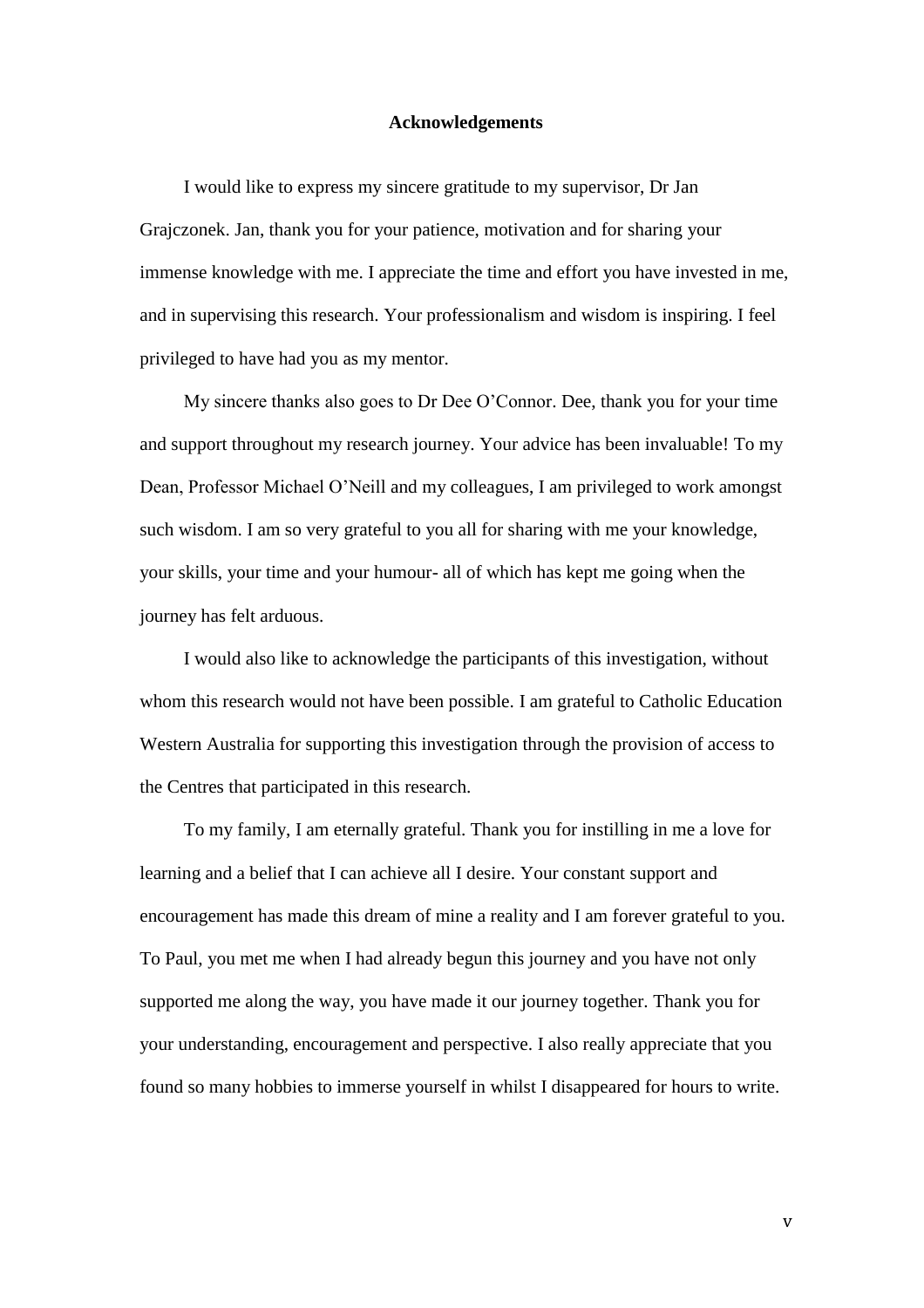| 1.4.2. Policy context of early childhood and Catholic education in Western Australia.8 |  |
|----------------------------------------------------------------------------------------|--|
|                                                                                        |  |
|                                                                                        |  |
|                                                                                        |  |
|                                                                                        |  |
|                                                                                        |  |
|                                                                                        |  |
|                                                                                        |  |
|                                                                                        |  |
|                                                                                        |  |
|                                                                                        |  |
|                                                                                        |  |
|                                                                                        |  |
|                                                                                        |  |
|                                                                                        |  |
|                                                                                        |  |
|                                                                                        |  |
|                                                                                        |  |
|                                                                                        |  |
|                                                                                        |  |
|                                                                                        |  |
|                                                                                        |  |
|                                                                                        |  |
|                                                                                        |  |
| 2.4 Contemporary Educational Perspectives Influencing Practice in Early                |  |
|                                                                                        |  |
|                                                                                        |  |
|                                                                                        |  |
|                                                                                        |  |
|                                                                                        |  |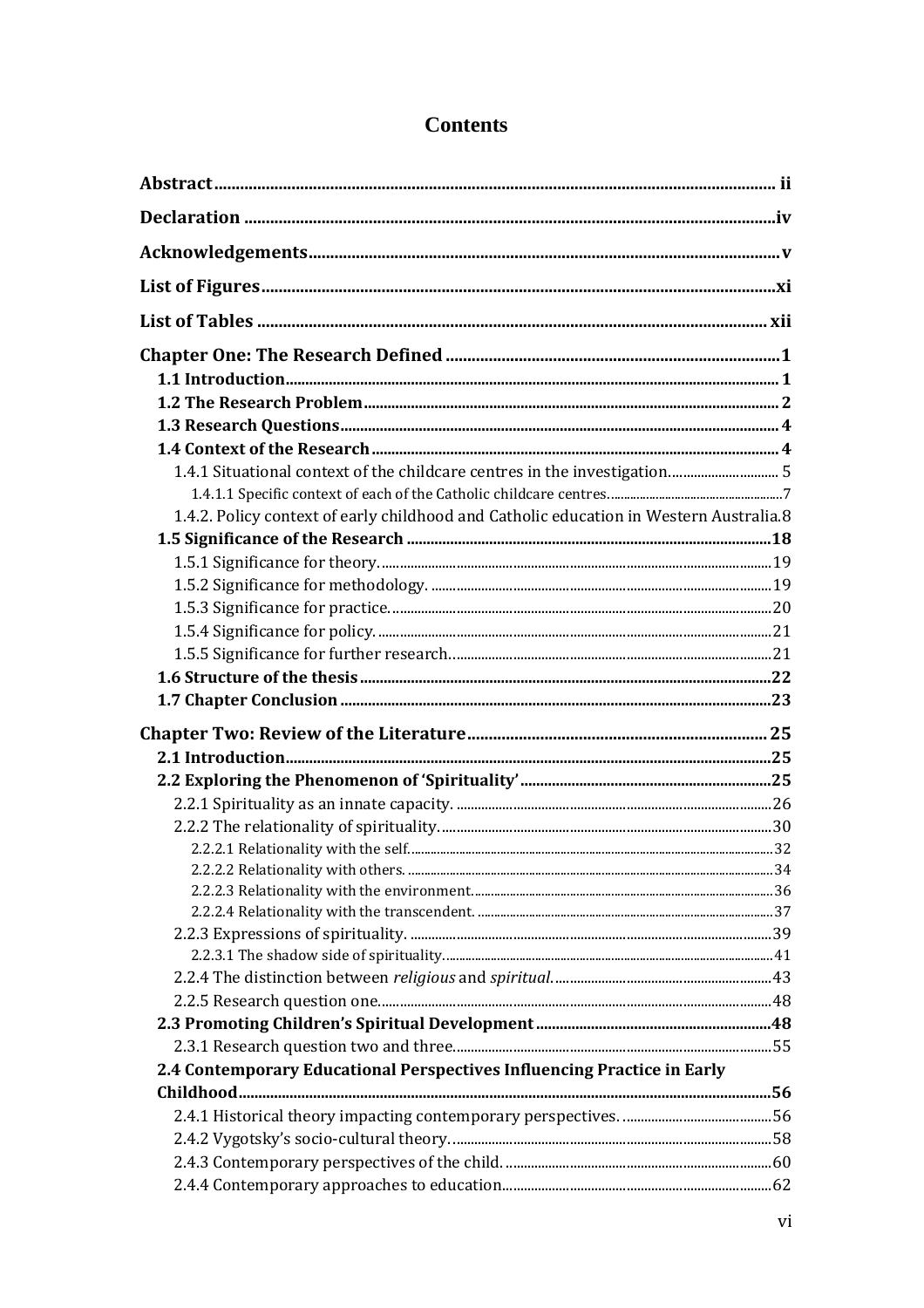| 3.8.1 Interpretative phenomenological analysis of interview data 115     |  |
|--------------------------------------------------------------------------|--|
| 3.8.2 Interpretative phenomenological analysis of observational data 123 |  |
|                                                                          |  |
|                                                                          |  |
|                                                                          |  |
|                                                                          |  |
|                                                                          |  |
|                                                                          |  |
|                                                                          |  |
|                                                                          |  |
|                                                                          |  |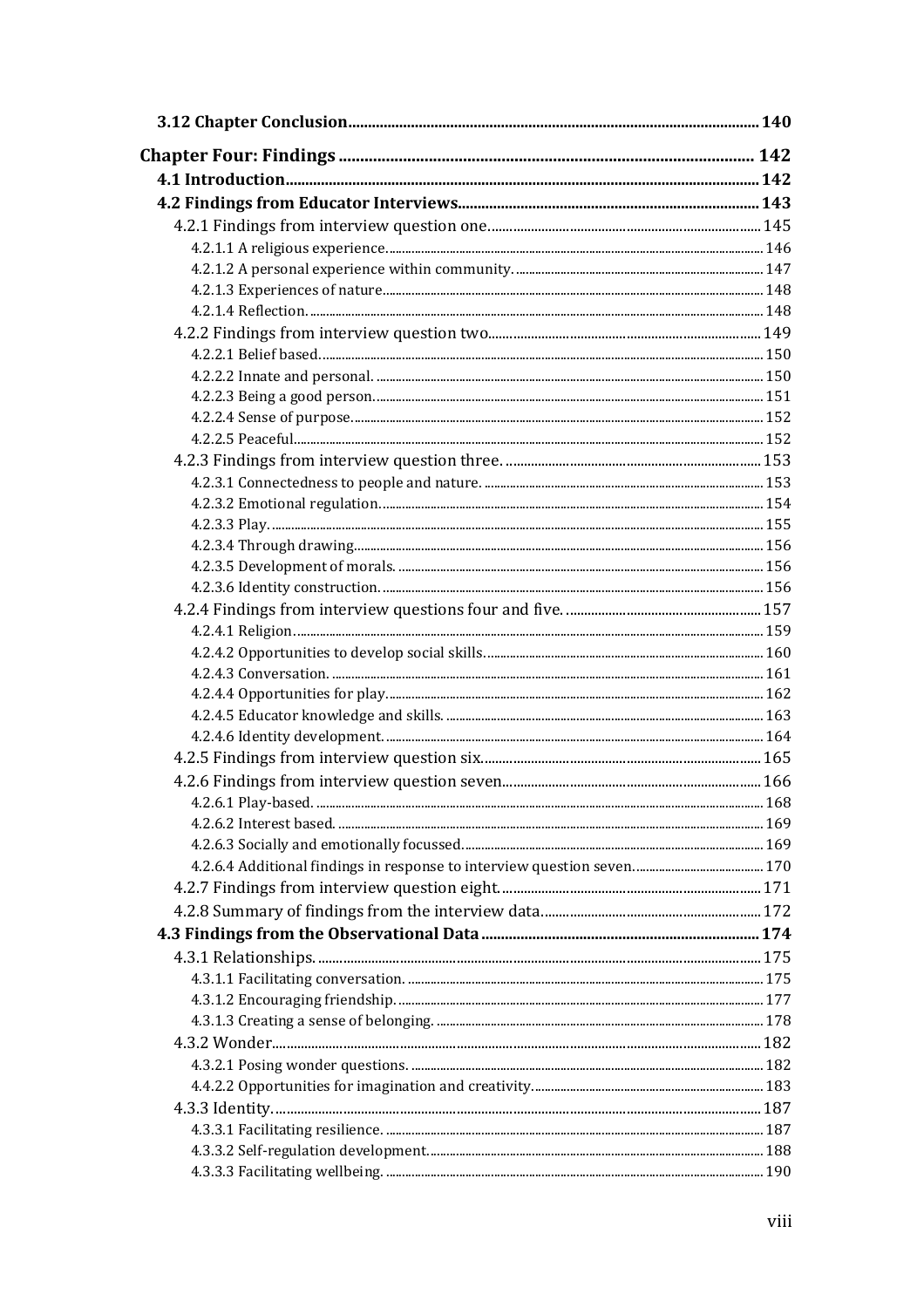| 5.2.1 Educators' understandings of the term 'spirituality': Key findings.  215        |  |
|---------------------------------------------------------------------------------------|--|
|                                                                                       |  |
|                                                                                       |  |
|                                                                                       |  |
|                                                                                       |  |
|                                                                                       |  |
|                                                                                       |  |
| 5.2.2 What educators know about promoting children's spiritual development: Key       |  |
|                                                                                       |  |
|                                                                                       |  |
|                                                                                       |  |
|                                                                                       |  |
|                                                                                       |  |
| 5.2.2.5 Spirituality is promoted when educators have the knowledge and skills 251     |  |
|                                                                                       |  |
| 5.2.2.7 Summary of educators' knowledge about promoting children's spiritual          |  |
| 5.2.3 Educators' practices to promote children's spiritual development: Key findings. |  |
|                                                                                       |  |
|                                                                                       |  |
|                                                                                       |  |
|                                                                                       |  |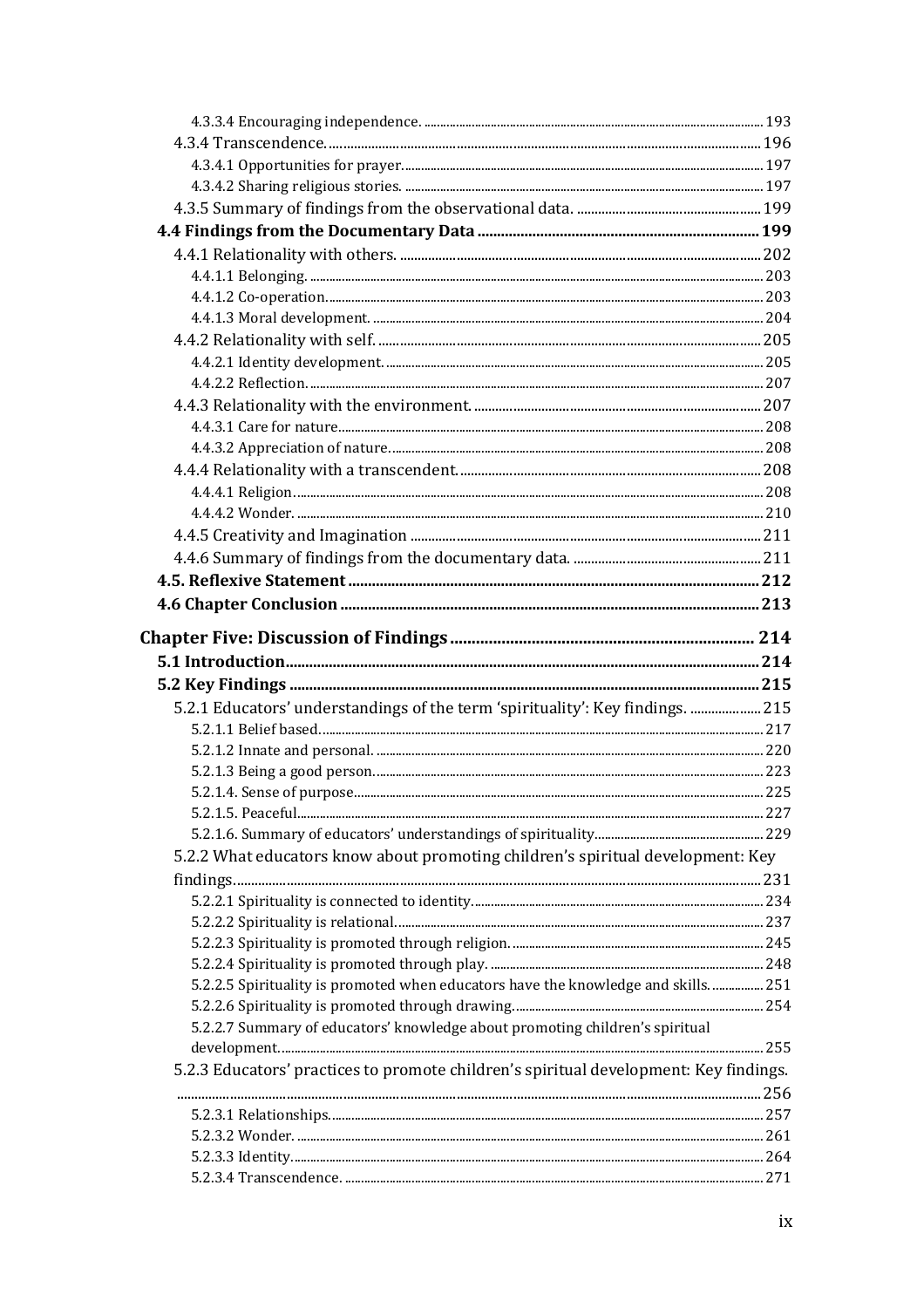| 5.2.3.5 Insights into educators' practices to promote children's spiritual development    |  |
|-------------------------------------------------------------------------------------------|--|
|                                                                                           |  |
| 5.2.3.6 Summary of educators' practices to promote children's spiritual development.  276 |  |
|                                                                                           |  |
|                                                                                           |  |
|                                                                                           |  |
|                                                                                           |  |
| 6.2 Research questions answered: contribution to theory generated  281                    |  |
|                                                                                           |  |
|                                                                                           |  |
|                                                                                           |  |
|                                                                                           |  |
|                                                                                           |  |
|                                                                                           |  |
|                                                                                           |  |
|                                                                                           |  |
|                                                                                           |  |
|                                                                                           |  |
|                                                                                           |  |
|                                                                                           |  |
|                                                                                           |  |
|                                                                                           |  |
|                                                                                           |  |
|                                                                                           |  |
|                                                                                           |  |
|                                                                                           |  |
|                                                                                           |  |
|                                                                                           |  |
|                                                                                           |  |
|                                                                                           |  |
|                                                                                           |  |
|                                                                                           |  |
|                                                                                           |  |
|                                                                                           |  |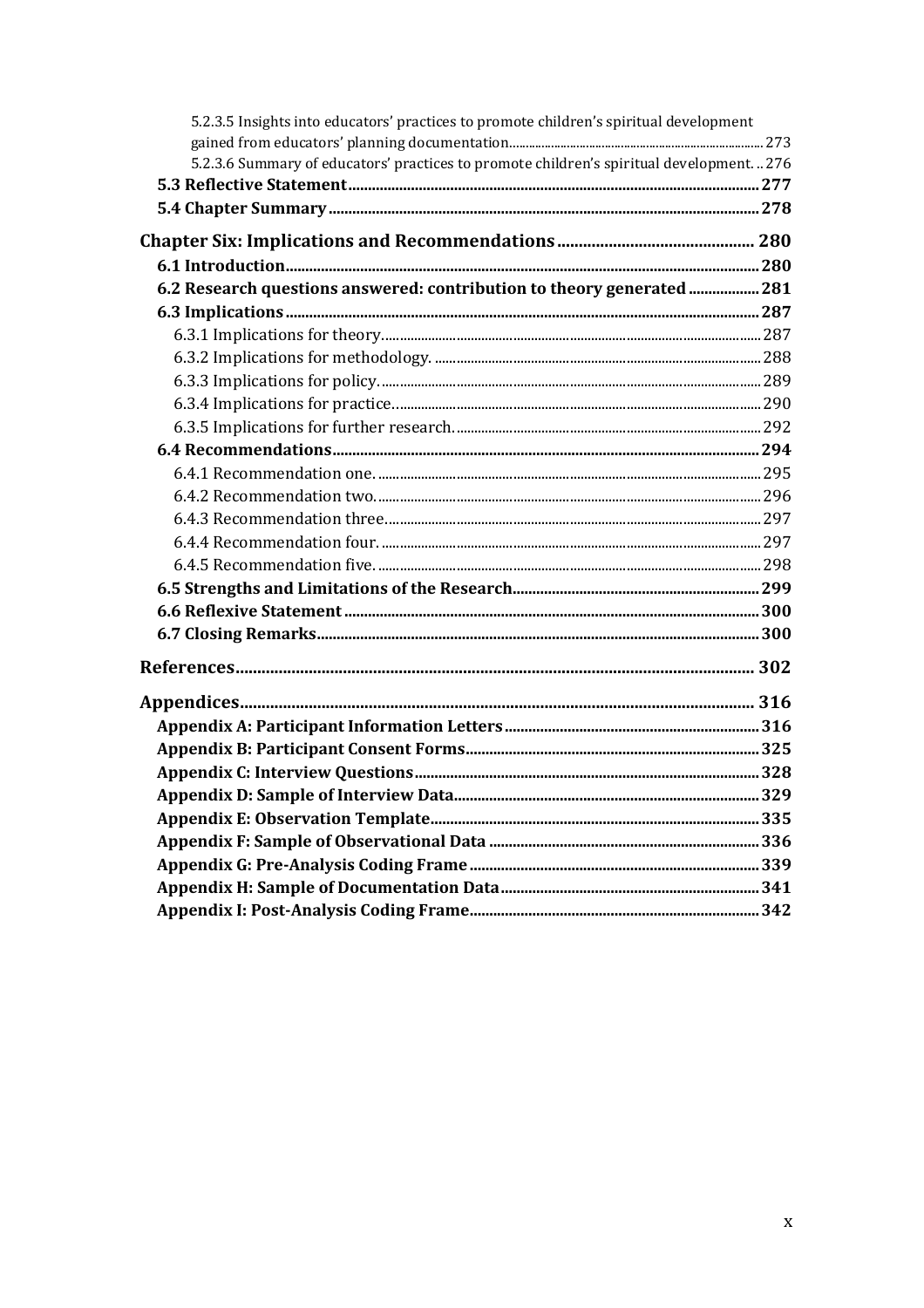# **List of Figures**

| <i>Figure 1.0.</i> Timeline of events leading to the development of Catholic childcare9 |
|-----------------------------------------------------------------------------------------|
|                                                                                         |
|                                                                                         |
| <i>Figure 3.3.</i> Research method and data collected for each research question95      |
|                                                                                         |
| Figure 3.5. Steps in qualitative content analysis adapted from Elo and Kyngas (2008)    |
|                                                                                         |
|                                                                                         |
|                                                                                         |
| Figure 5.1. Key findings in response to each of the research questions214               |
| Figure 5.2. Emergent themes from the interview and observational findings in            |
|                                                                                         |
| Figure 5.3. Synthesis of interview and observational themes in response to research     |
|                                                                                         |
| Figure 6.1. Representation of the connectedness among the recommendations               |
| .294                                                                                    |